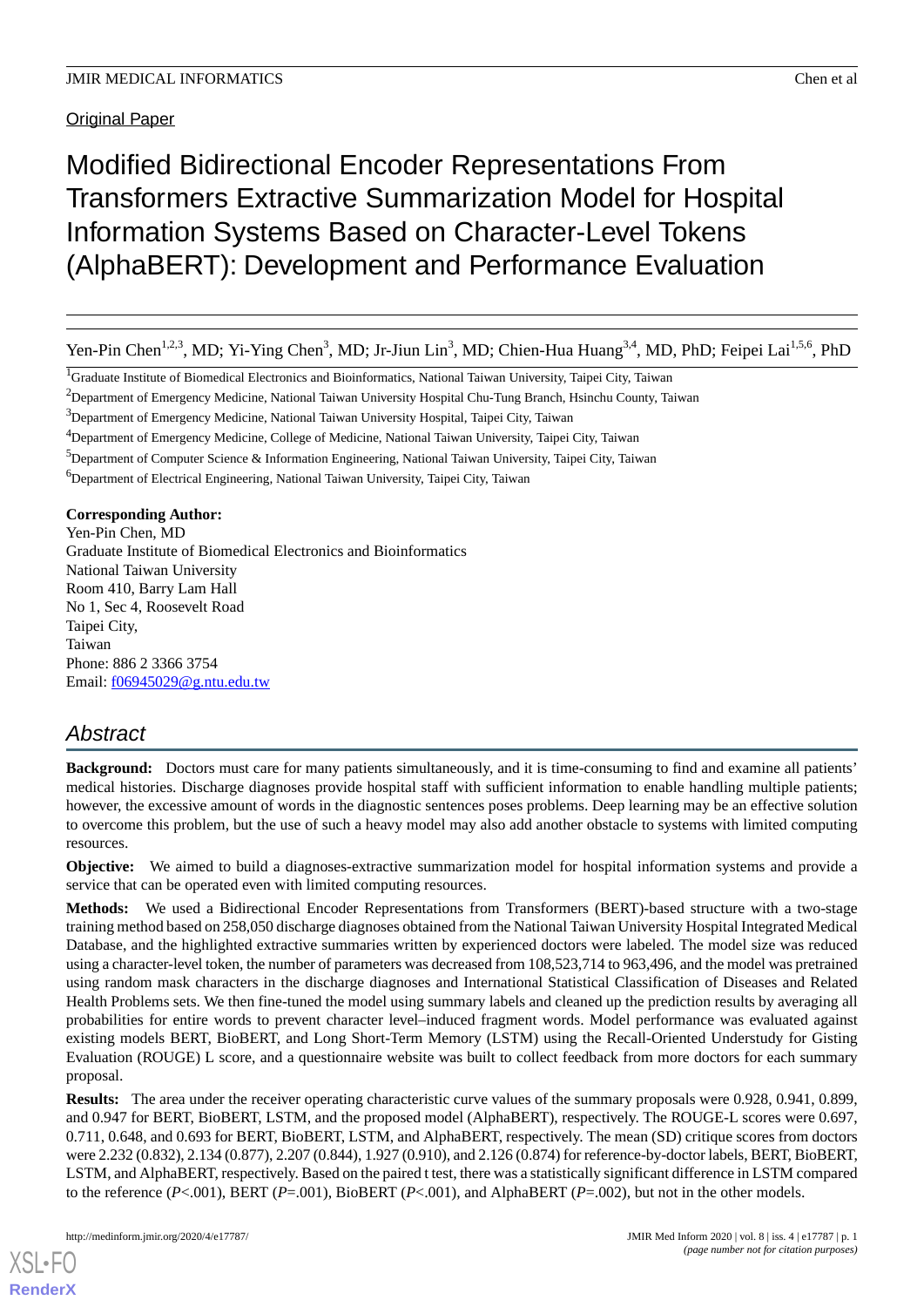**Conclusions:** Use of character-level tokens in a BERT model can greatly decrease the model size without significantly reducing performance for diagnoses summarization. A well-developed deep-learning model will enhance doctors' abilities to manage patients and promote medical studies by providing the capability to use extensive unstructured free-text notes.

*(JMIR Med Inform 2020;8(4):e17787)* doi: **[10.2196/17787](http://dx.doi.org/10.2196/17787)** 

### **KEYWORDS**

transformer; BERT; deep learning; emergency medicine; automatic summarization

# *Introduction*

# **Background**

Medical centers are the last line of defense for public health and are responsible for educating medical talent. The number of patients in the emergency department of such medical centers is particularly large, and these patients tend to have more severe conditions than those admitted to hospital at a lower tier. For staff, the emergency department can be an overloaded work environment  $[1,2]$  $[1,2]$  $[1,2]$ . At the beginning of the shift, a doctor must perform primary care for more than 30 patients who remain in the emergency department from less than 1 hour to more than 3 days, while simultaneously treating new arrivals from triage. The conditions of patients in the emergency department also tend to change rapidly, and the staff must be able to handle these patients under time constraints. The International Statistical Classification of Diseases and Related Health Problems (ICD) codes [[3\]](#page-10-2) and recent discharge diagnoses can help staff rapidly determine baseline conditions. However, in a medical center, patients may have multiple underlying diseases and several comorbidities that were previously recorded as ICD codes and discharge diagnoses in electronic health records (EHRs). Because ICD codes only reflect the disease and not the associated treatments, this lack of information limits the ability of medical staff to consider information related to a previous hospital visit. Occasionally, ICD codes are selected imprecisely and do not adequately represent the condition of the patient. Therefore, discharge diagnoses are required for staff to become familiar with a patient's condition. However, the number of words describing these details in a diagnostic sentence can vary widely. Consequently, the attending physician in the emergency department may have to read as many as 1500 words to cover the medical history of all patients under their charge. To resolve this challenge, the purpose of this study was to establish a diagnostic summary system to help hospital staff members check information on all patients more quickly.

### **Related Works**

There are several available methods to accomplish a text summarization task, ranging from traditional natural language processing (NLP) to deep-learning language models [[4-](#page-10-3)[9](#page-10-4)]. The goals of previous text summarization studies in the medical field [\[5\]](#page-10-5) included finding information related to patient care in the medical literature [[5,](#page-10-5)[10](#page-10-6)[-13](#page-11-0)], identifying drug information [[14\]](#page-11-1), determining medical article topic classifications [\[15](#page-11-2)], and summarizing medical articles [\[16](#page-11-3)]. In the majority of cases, data sources for the automatic summarization task were medical articles [\[16](#page-11-3)] such as PubMed articles [\[5](#page-10-5),[11,](#page-11-4)[14](#page-11-1),[15\]](#page-11-2). In recent years, EHRs have been widely adopted in several hospitals and clinics, and additional data sources such as the Medical

Information Mart for Intensive Care III [[17\]](#page-11-5) dataset are available online for free and promote medical progress. Based on medical record research, the monitoring of several disease indicators, clinical trial recruitments, and clinical decision making, several clinical summarization systems based on EHRs have been studied [[4,](#page-10-3)[18](#page-11-6)[-20](#page-11-7)]. However, no studies have addressed the issue of a diagnostic summary system to help hospital staff access information on all patients in their care more quickly.

Although EHRs provide useful information, the majority of this information is recorded as free text, making it challenging to analyze along with other structured data [\[4](#page-10-3)]. In recent years, NLP and deep-learning approaches have flourished, furnishing health care providers with a new field to promote human health. Several excellent language models are now available to help machines analyze free text. One such model is Bidirectional Encoder Representations from Transformers (BERT) [[21\]](#page-11-8), which is an extension of Transformer [\[22](#page-11-9)], and received the highest score for several NLP tasks [\[21](#page-11-8),[23,](#page-11-10)[24](#page-11-11)].

Transformer is a state-of-the-art model, which was released to translate and improve the efficiency of Long Short-Term Memory (LSTM) [[25\]](#page-11-12)-based language models [[22\]](#page-11-9). Similar to many deep-network models, Transformer has an encoder and a decoder. The encoder converts the input data into meaningful codes (vector or matrix), while reducing the dimension size (a major bottleneck for data analysis), and the decoder converts the code to output  $[26]$  $[26]$ . Taking translation as an example, the encoder converts an English sentence into a digital vector in latent space, and the decoder then converts the digital vector into a corresponding sentence in the desired language. The encoder of Transformer has an embedding model, a repeating block model with a multihead self-attention model, and a feedforward model with an architecture based on the shortcut connections concept [[27\]](#page-11-14) and layer normalization [[22,](#page-11-9)[28\]](#page-11-15).

The automatic text summarization task has two branches: extractive and abstractive [[29\]](#page-11-16). The extractive branch identifies keywords or sentences as summaries without changing the original document, while the abstractive branch adapts a new short sentence. The diagnosis summarizes the entire admission course, including the chief complaints and treatment course, in highly concentrated and meaningful sentences that help other staff members to quickly manage patients. Because patients in the emergency department have many underlying diseases, along with the high complexity of the conditions of individual patients, incomplete sentences, grammatical issues, and some subordinate prompts, the diagnosis obtained may not be concise. Consequently, the staff needs to include an abundance of words in their diagnoses to best represent the condition of the patient. These rich vocabularies involve not only specific disease terms but also important treatments that are delivered in the course

 $XS$ -FO **[RenderX](http://www.renderx.com/)**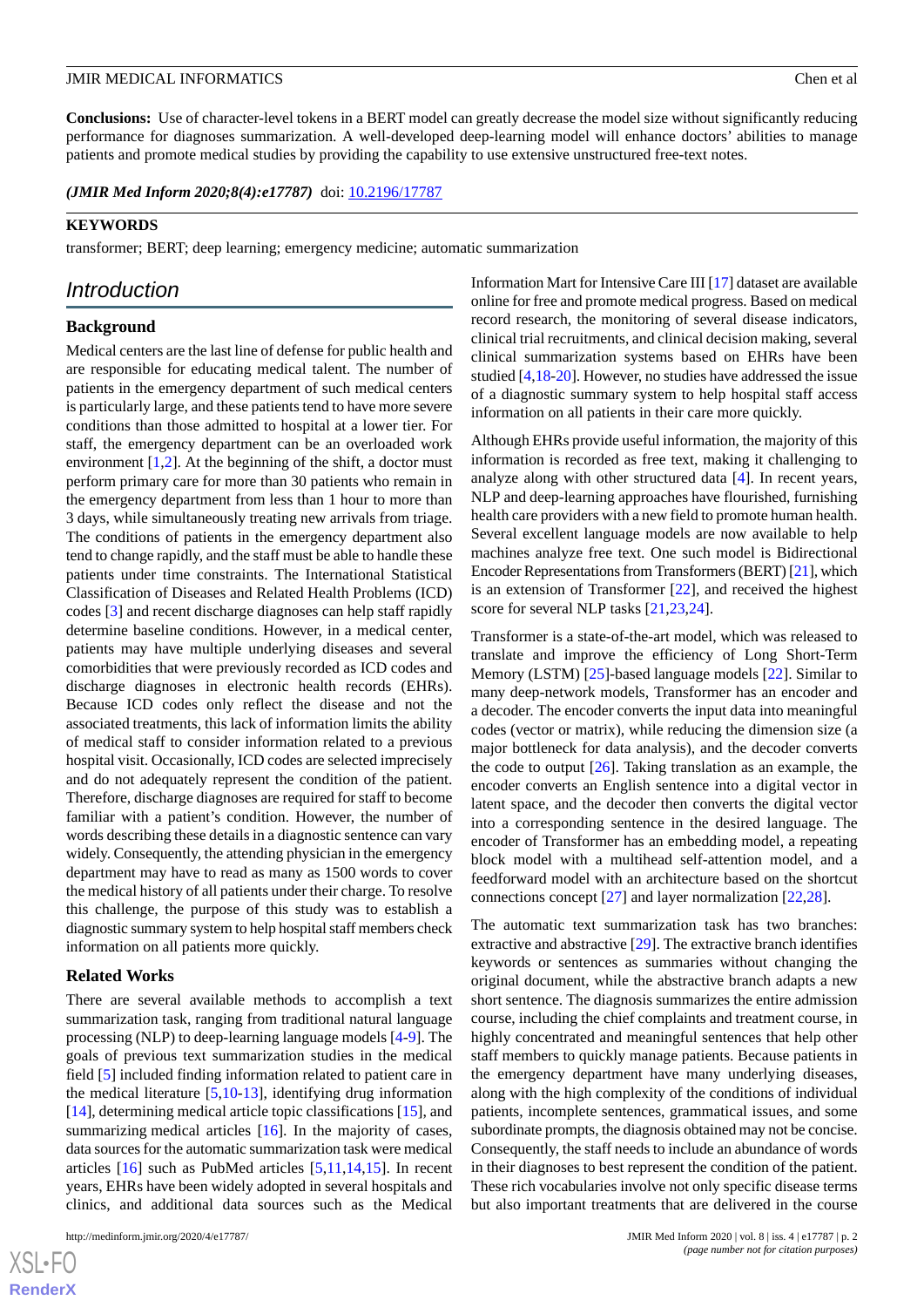of admission and are associated with verbose text related to diagnoses. Therefore, it is necessary to further summarize the diagnoses using an extractive summarization approach.

The extractive summarization model can be simplified to a regression problem that outputs the probability of choosing or not choosing. Taking a single character as the token unit, this problem is similar to the segmentation problem in computer vision [\[30](#page-11-17)[,31](#page-11-18)], which outputs the class probability by pixels. A BERT-based model is the superior choice in this context since the attention weight is similar to the extraction probability [[32](#page-11-19)[,33](#page-12-0)] and Transformer was reported to exhibit higher performance with the language model than convolutional neural networks, recurrent neural networks, or the LSTM model [[22\]](#page-11-9).

BERT is a state-of-the-art language model for many NLP tasks that is pretrained with unsupervised learning, including "masked language modeling" and "next-sentence prediction." BERT is pretrained through several corpus datasets, which are then transferred to learning through supervised data [\[34](#page-12-1),[35](#page-12-2)] to defeat other language models in several competitions [[21,](#page-11-8)[36](#page-12-3)]. The pretrained model is available [[37\]](#page-12-4) and can be fine-tuned for many scenarios.

Because English is not the native language in Taiwan, there are various typos and spelling errors in free-text medical records. Use of the word-level method [\[38\]](#page-12-5), which is based on Word2vec [[39,](#page-12-6)[40\]](#page-12-7), can result in this out-of-vocabulary obstacle. In addition, the internal structure of the word is also important and improves vector representation [[41](#page-12-8)[,42](#page-12-9)]. This obstacle can be overcome by adopting the character-level method [\[40](#page-12-7),[43,](#page-12-10)[44](#page-12-11)], which uses a single character or letter as the analysis unit, or the byte-pair encoding (BPE) model, which breaks down each word into multiple subword units (ie, "word pieces") [\[45](#page-12-12)]. These methods can decrease the total vocabulary and can also handle rare words, typos, and spelling errors. The word-level and BPE methods were adopted in BERT, resulting in a comprehensive and adaptable model for many types of NLP tasks.

In EHRs, medical terms, abbreviations, dates, and some count numbers for treatment are rarely found in the general corpus dataset, and will result in poor performance of the model. BioBERT, which is based on the BERT model and uses the same tokenizer, is obtained through advanced training on a biomedical corpus [[46\]](#page-12-13), and was considered to be well-suited to address our study aims. However, the general computing

environments of some medical centers have limited capability to train or fine-tune a heavy model (involving approximately 1 billion parameters) in BERT. Therefore, replacing token units with a character-level method can further reduce the vocabulary and model size, enabling the use of the internal structures of words to avoid the out-of-vocabulary problem.

# **Objective**

Our goal was to build a diagnoses-extractive summarization model that can run on the limited computing resources of hospital information systems with good performance. Therefore, we present AlphaBERT, a BERT-based model using the English alphabet (character-level) as the token unit. We compared the performance of AlphaBERT and the number of parameters with those of the other existing models described above.

# *Methods*

# **Materials**

A dataset of 258,050 discharge diagnoses was obtained from the National Taiwan University Hospital Integrated Medical Database (NTUH-iMD). The discharge diagnoses originated from the following departments (in descending order): surgery, internal medicine, obstetrics and gynecology, pediatrics, oncology, orthopedic surgery, urology, otolaryngology, ophthalmology, traumatology, dentistry, neurology, family medicine, psychiatry, physical medicine and rehabilitation, dermatology, emergency medicine, geriatrics, and gerontology. This study was approved by Research Ethics Committee B, National Taiwan University Hospital (201710066RINB).

In the pretraining stage, 71,704 diagnoses collected by the ICD 10th Revision (ICD-10) [[3\]](#page-10-2) were also used, and the 258,050 discharge diagnoses were split into 245,148 (95.00%) as the pretrained training dataset and 12,902 (5.00%) as the pretrained validation dataset. In the fine-tuning stage, the extractive summary for supervised learning was labeled by three experienced doctors who have worked in the emergency department for more than 8 years. The fine-tuned dataset included 2530 training labels from the pretrained training dataset, and 250 validation labels and 589 testing labels from the pretrained validation dataset ([Figure 1](#page-3-0)). We fed the model using 589 data entries in the fine-tuning testing set and obtained a predicted proposal for performance evaluation.

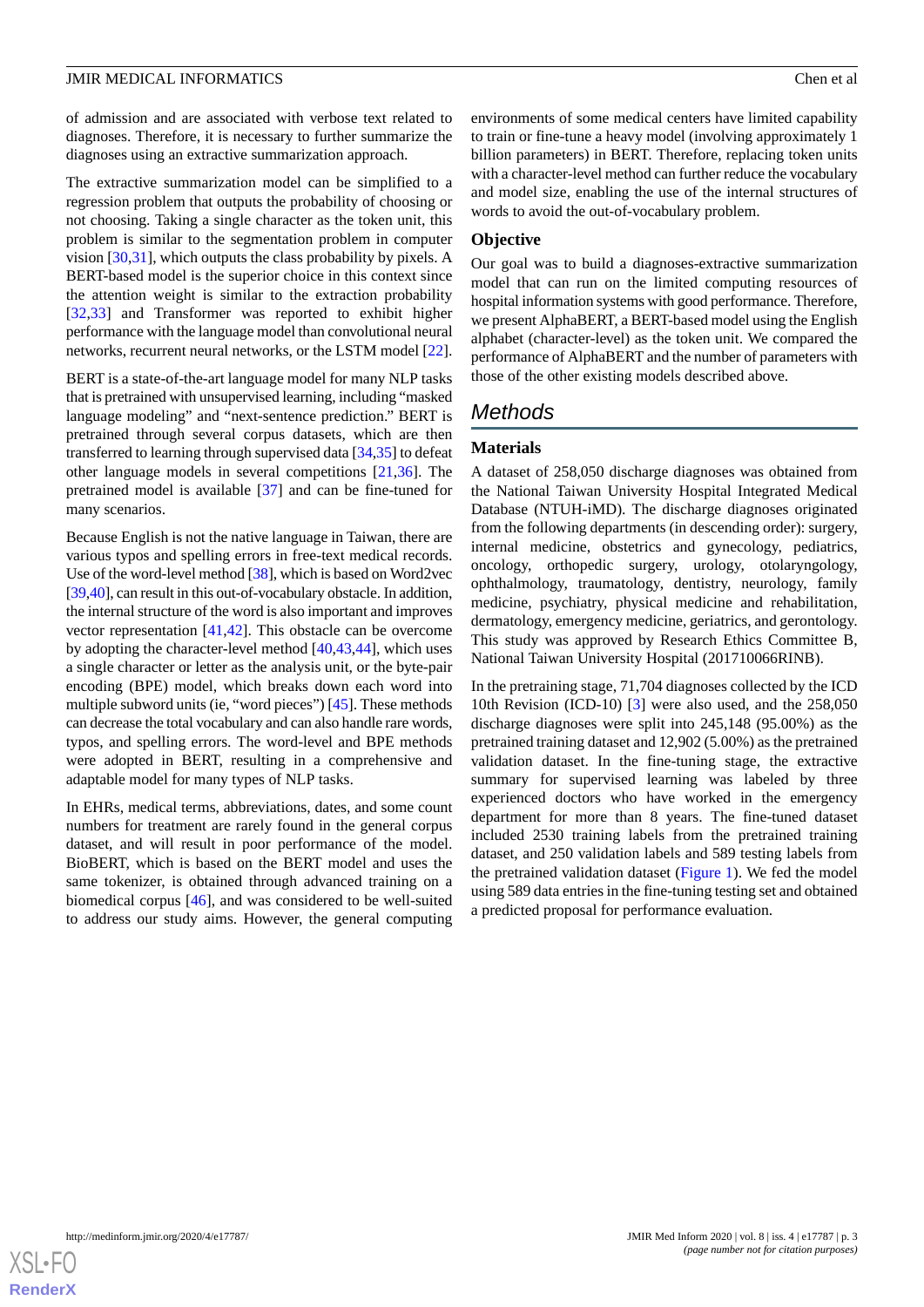<span id="page-3-0"></span>**Figure 1.** Pretrained validation dataset. ICD: International Statistical Classification of Diseases and Related Health Problems.



### **Implementation Details**

The hardware used for implementation was an I7 5960x CPU, with 60 G RAM, and 2 Nvidia GTX 1080 Ti GPUs. The software used were Ubuntu 18.04 [[47\]](#page-12-14), Anaconda 2019.03 [\[48\]](#page-12-15), and PyTorch 1.2.0 [\[49](#page-12-16)].

### **Label Data**

We created a diagnosis-label tool to print the discharge diagnosis from the dataset in a textbox. Doctors highlighted the discharge diagnoses by selecting words that were considered to be most relevant, and the tool identified the highlighted position characters, which were labeled 1 and the others were labeled 0. For example, "1.Bladder cancer with" was labeled "001111111111111110000" and stored in the label dataset. We encouraged doctors to skip short diagnoses, because the summarization service will be more useful for longer diagnoses. Therefore, only longer diagnoses were labeled and collected in the fine-tuning set.

#### **Data Augmentation**

In this study, the pretraining dataset was smaller than the dataset used in the pretrained model of BERT and its extensions [[21,](#page-11-8)[46\]](#page-12-13). Because the diagnoses included several independent diagnoses such as hypertension, cellulitis, and colon cancer, we augmented the pretraining dataset by stitching many diagnoses derived from ICD codes or NTUH-iMD. Accordingly, data augmentation was performed by selecting between 1 and 29 random diagnostic data entries from the dataset and combining them into longer and more complex diagnoses as the pretrained dataset. We set all diagnoses to a maximum of 1350 characters because of GPU memory limitations.

Because there was also a significant shortage of fine-tuning data, the same data augmentation strategy was used to extend the fine-tuning dataset. To provide greater tolerance for typos, we also randomly replaced 0.1% of the characters in the diagnoses during the fine-tuning stage.

#### **Preprocess and Tokenization**

We retained only 100 symbols, including letters, numbers, and some punctuation. All free-text diagnoses were preprocessed by filters, and symbols outside of the reserved list were replaced with spaces. Original letter cases (uppercase and lowercase) were retained for analysis.

The preprocessing of diagnoses then converted the symbols (letters, numbers, and punctuation) into numbers with a one-to-one correspondence. For example, "1.Bladder cancer with" was converted to the array "14, 11, 31, 68, 57, 60, 60, 61, 74, 0, 59, 57, 70, 59, 61, 74, 0, 79, 65, 76, 64."

#### **Model Architecture**

The architecture of AlphaBERT is based on that of BERT, and our model is based on the PyTorch adaptation released by the HuggingFace team [[37\]](#page-12-4) . In this study, we used a 16-layer Transformer encoder with 16 self-attention heads and a hidden size of 64. Character-level tokenizers were used as the token generator of AlphaBERT. There are 963,496 parameters in the whole model, and the symbols are represented by tokenization as one-hot encoding, corresponding to each vector with a hidden size of 64 as the token embeddings. The position embeddings (hidden size 64) are trainable vectors that correspond to the position of the symbol [[21\]](#page-11-8), in which the maximum length of position embeddings is set to 1350. The summation of the token embeddings and position embeddings is then used as the input embeddings ([Multimedia Appendix 1\)](#page-10-7) as input to AlphaBERT ([Figure 2\)](#page-4-0).

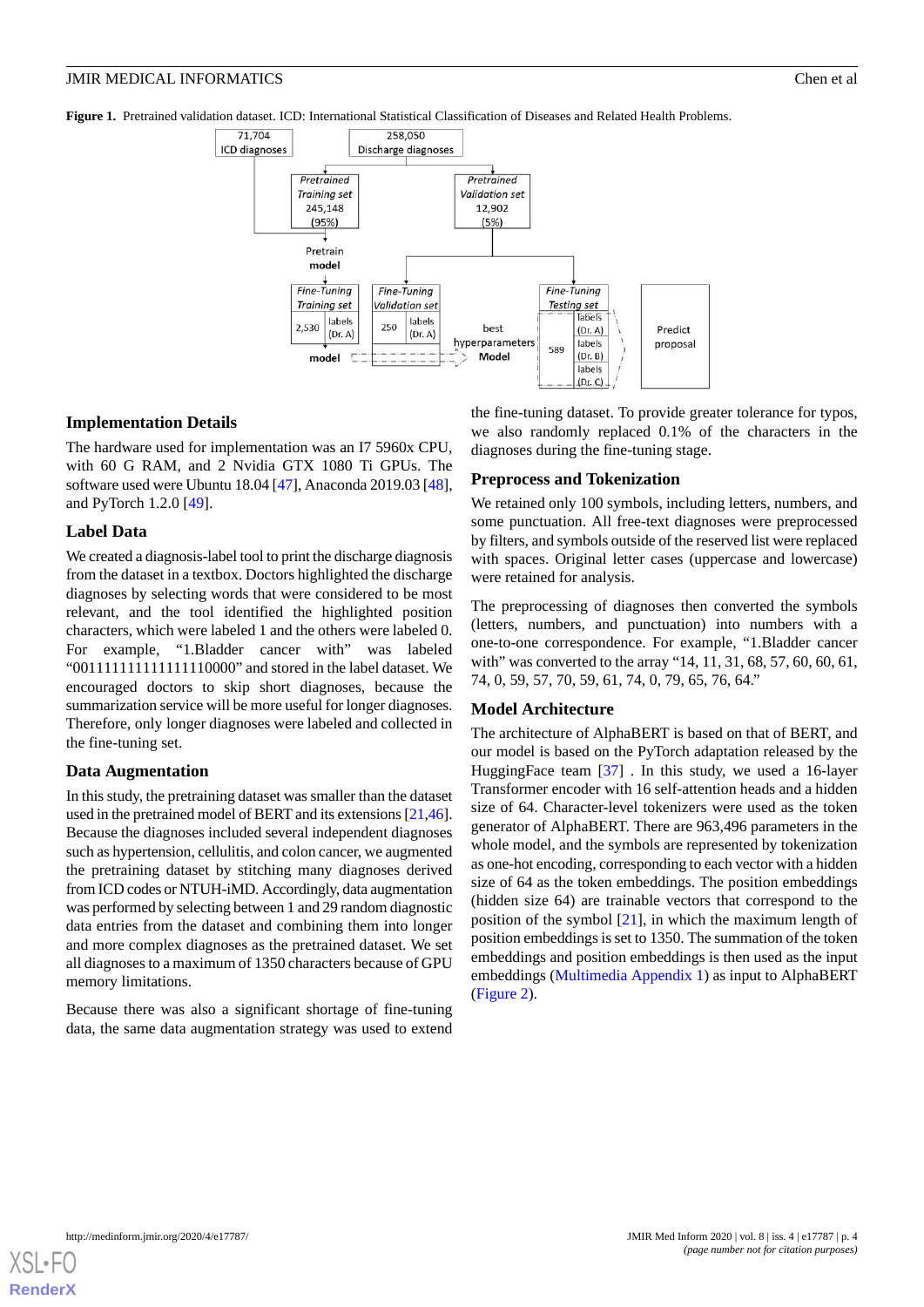<span id="page-4-0"></span>**Figure 2.** Deep-learning model architecture.



#### **Pretraining Stage**

The two-stage learning approach of BERT [[21\]](#page-11-8) is based on an unsupervised feature-based method, which then transfers the learning to supervised data. The unsupervised pretraining stage of BERT uses a masked language model procedure called a "cloze procedure" [\[21](#page-11-8),[50\]](#page-12-17). Since AlphaBERT was used as the character-level token model, and we used "^" as the "[MASK]" in BERT, we randomly selected 15% of the character sequence, 80% of which was replaced by "^," 10% was replaced with letters, and the remaining 10% was left unchanged. After the loss converged, we then masked the entire word to further pretrain our model.

Because the free-text diagnoses contained dates, chemotherapy cycles, cancer staging index, and punctuation marks, these words were nonprompted, nongeneric, and changed sequentially. Even experienced doctors cannot recover hidden dates or cycles without prompts, and therefore the letters were replaced with other letters, numbers were replaced with other numbers, and punctuation marks were replaced with other punctuation marks (but were still randomly selected to mask by "^").

In the masked language model used in this study, the BERT model was connected to a fully connected network decoder **A**, which then transformed the 64-dimensional hidden size to a

[XSL](http://www.w3.org/Style/XSL)•FO **[RenderX](http://www.renderx.com/)**

100-dimensional symbol list size corresponding to the probability *p* of each symbol. The loss function *Lossmask* is the cross-entropy among the probabilities of each symbol (left side of [Figure 2](#page-4-0)).

$$
\mathbb{Loss}^{mask} = \sum_{c=0}^{99} \sum_{i=1}^{n} 1_i^{mask} \left[ -y_{c,i} \log \left( \mathcal{P} \left( \mathbb{A} \left( BERT(\mathbb{E}^{mask}) \right) \right)_{c,i} \right) \right]
$$

where *E mask* denotes the input embedding converted from masking characters, *BERT ()* is the BERT model, *A* () is the fully connected linear decoder to each preserved character, *p* is the probability function, and  $I_i^{mask}$  denotes the  $i_{th}$  character masked.

#### **Fine-Tuning Stage**

Another fully connected network, *S,* decoded the results of the multi-layer Transformer encoder to the predicted probability *p*. The output size of the decoder *S* is two-dimensional, which indicated the possibility of selection. The loss function *Loss* is the cross-entropy among *p* and the ground truth (right side of [Figure 2](#page-4-0)).



where *S* () is the full connected linear decoder for selection.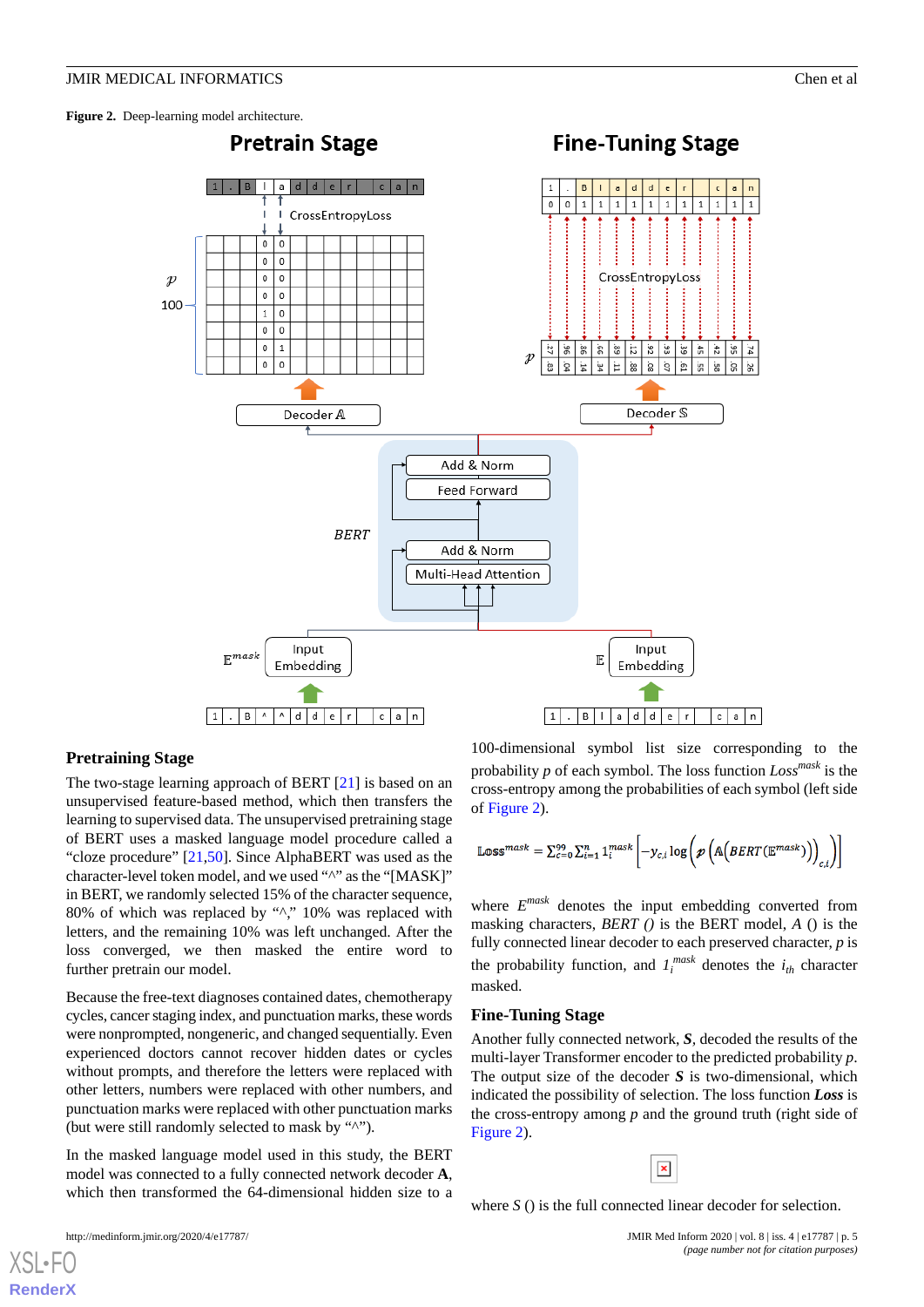### **Cleanup Method**

When we evaluated our model, the probability of each word was represented by the mean probability of each character in the word. In this method, we split the characters list  $C = [c_1, c_2]$  $c_2$ ....*c*<sub>n</sub>] into a list of several word sets  $W = [w_1, w_2, ..., w_k], k \leq$ *n*, where the cleanup probability  $p^i$  of each  $c_i$  will be the average of all probabilities in *w<sup>m</sup>* that contain *c<sup>i</sup>* .

$$
\hat{p}_i = \frac{\sum_{c_j \in w_m} p_j}{n(w_m)}\bigg|_{c_i \in w_m}
$$

where  $p$  denotes the probability after clean up,  $w_m$  denotes the sequences of characters belonging to the  $m<sub>th</sub>$  word, and  $n()$  is the length of the unit in the set.

### **BERT Models for Extractive Summarization**

We also compared the state-of-the-art models and adjusted them to fit the target task. The purpose of these models was not summarization, and there is no well-presented, fine-tuned model for this purpose available. Based on the word pieces BPE method [[45\]](#page-12-12), all words were split into several element tokens and then the predicted result was associated with the word pieces. Accordingly, for this task, we filtered out the punctuation marks and added "[CLS]" in the head of every word (*E head*) o represent the entire word, which prevented fragmented results.

$$
\mathbb{Loss}^{head} = \sum_{c=0}^{1} \sum_{i=1}^{n} 1_i^{head} \left[ -y_{c,i} \log \left( \mathcal{P} \left( \mathbb{S} \left( BERT(\mathbb{E}^{head}) \right) \right)_{c,i} \right) \right]
$$

Where *E head* denotes the input embedding converted from a word (with head) and  $I_i^{head}$  denotes that the  $i_{th}$  character is a head token.

### **LSTM Model for Extractive Summarization**

We also used the LSTM model [[23,](#page-11-10)[25](#page-11-12)] for this summarization task. To achieve effective comparison with our model, we pretrained the input embedding using Word2vec [\[39](#page-12-6)] and adopted a 9-layer bidirectional LSTM with 899,841 parameters, which was very similar to our model.

$$
\mathbb{Loss} = \sum_{c=0}^{1} \sum_{i=1}^{n} -\mathcal{Y}_{c,i} \log \left(\mathcal{P}\left(\mathbb{S}(LSTM(\mathbb{E}))\right)_{c,i}\right)
$$

# **Hyperparameters**

We used Adam optimization [\[51](#page-12-18)] with a learning rate of  $1\times10^{-5}$ in the warmup phase  $[27,52,53]$  $[27,52,53]$  $[27,52,53]$  $[27,52,53]$  $[27,52,53]$ , and then switched to a rate of  $1\times10^{-4}$  and a minibatch size of 2. The hyperparameter used in

this study was the threshold to the character-level probability of selection, which was chosen using a receiver operating characteristic (ROC) curve and *F1* statistic counting from the fine-tuning validation set ([Multimedia Appendix 2\)](#page-10-8).

#### **Measurement**

We measured the performance of the various models using the ROC curve, an *F1* statistic, and the *F1* statistic of Recall-Oriented Understudy for Gisting Evaluation (ROUGE) [[54\]](#page-12-21). To maintain measurement consistency, we filtered out all punctuation in the predicted proposals, counted the results at the word level, and collected physicians' feedback for each model. A questionnaire website was established in which the original diagnoses were randomly selected and displayed in the first part, and the ground truth summary proposal determined by testing labels and proposals predicted by models were displayed in the second part under random sorting. We recruited 14 experienced physicians for this purpose, including the chief resident, 10 attending physicians of the emergency department at the medical center, one emergency department attending physician at the regional hospital, and two emergency attending physicians at the district hospital. They entered a score of 0-3 for each proposal, in which 0 represented "nonsensical" and 3 represented "good."

#### **Statistical Analysis**

Data were analyzed using the statistical package RStudio (version 1.2.5019) based on R (version 3.6.1; R Foundation for Statistical Computing, Vienna, Austria). For group comparisons, we performed the pairwise paired *t* test on the dependent variables of the physician scores and set the significance threshold level to *P*<.05.

# *Results*

The discharge diagnoses dataset included 57,960 lowercase English words. The maximum number of words in a diagnosis was 654 (3654 characters), with a mean of 55 (SD 51) words corresponding to 355 (SD 318) characters. In the fine-tuning dataset, the mean number of words in the diagnoses and summary were 78 (SD 56) and 12 (SD 7), respectively. The retention ratio [[55\]](#page-12-22) (ie, words in the summary divided by words in the diagnoses) was 12 out of 78 words (15%). The fine-tuning testing set included 138 diagnoses with incorrect words, and a total of 183 incorrect words were counted manually by two attending physicians, including 153 misspellings, 13 typos, 14 inappropriate words, and 3 repeated words.

Our proposed model, AlphaBERT, demonstrated the highest performance among all compared models with an area under the ROC curve (AUROC) of 0.947, and the LSTM demonstrated the worst performance with an AUROC of 0.899 ([Figure 3\)](#page-6-0).

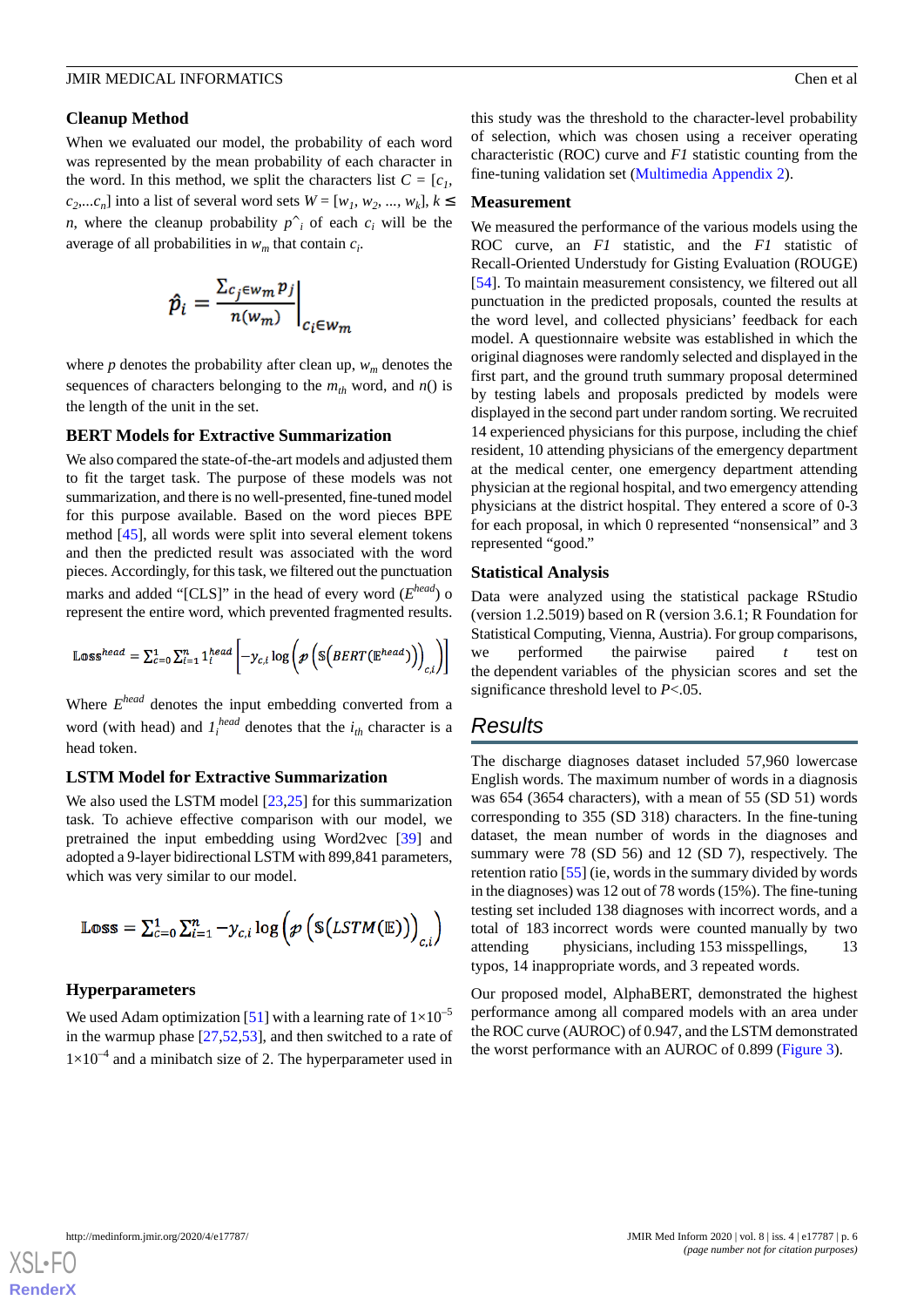<span id="page-6-0"></span>**Figure 3.** Model receiver operating characteristic (ROC) curves.



BioBERT achieved the highest ROUGE scores [\(Table 1](#page-7-0)). BERT and the proposed model were in the intermediate range, with the lowest scores obtained with the LSTM. In addition, the ROUGE score was the highest for reference Doctor A and was the lowest for Doctor C [\(Table 1\)](#page-7-0). When there were incorrect words in the input diagnoses, the performance of all models deteriorated [\(Table 2\)](#page-7-1).

We collected 246 critical scores from the 14 doctors that responded to the questionnaire. Statistically significant differences (based on the paired *t* test) were detected within the LSTM compared to the reference, BERT, BioBERT, and our

proposed model, but not with respect to the other models ([Table](#page-8-0) [3\)](#page-8-0).

We built the service on a website [\[56](#page-13-0)] using a server with only one CPU (no GPU) on the Microsoft Azure platform to provide a diagnoses-extractive summarization service. Editorial suggestions are also available on the website to gather user feedback and to continue to improve the model. The source code is available on GitHub [\[57](#page-13-1)]. The service is currently being integrated into the hospital information system to enhance the capabilities of hospital staff.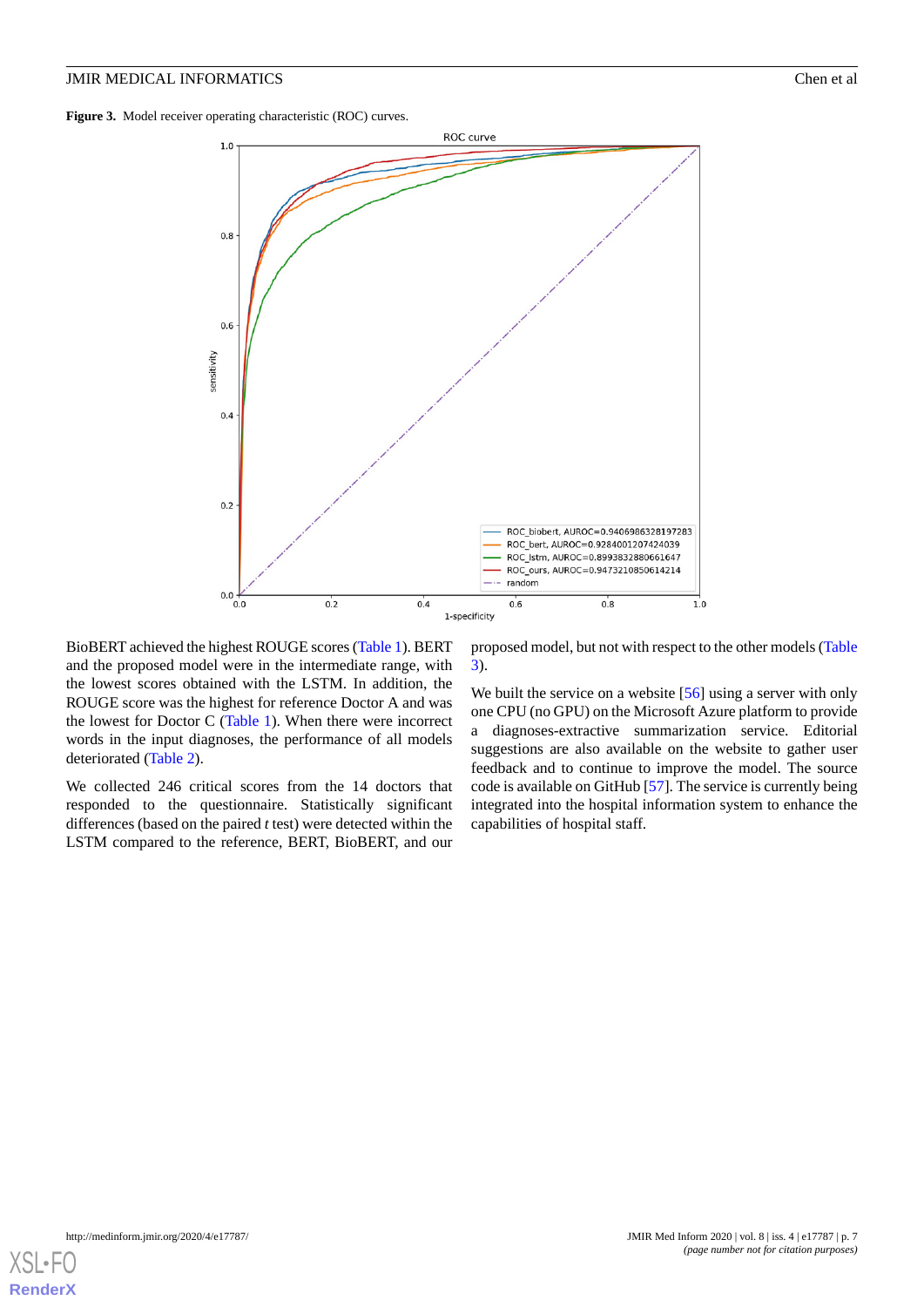<span id="page-7-0"></span>Table 1. Model parameters and ROUGE<sup>a</sup> F1 results.

| Model                               | Dr A $(n=250)$ | Dr B $(n=248)$ | Dr C $(n=91)$ | Mean $FI$ value |
|-------------------------------------|----------------|----------------|---------------|-----------------|
| $BERTb$ (108,523,714 parameters)    |                |                |               |                 |
| $ROUGE-1c$                          | 0.761          | 0.693          | 0.648         | 0.715           |
| $ROUGE-2d$                          | 0.612          | 0.513          | 0.473         | 0.549           |
| $ROUGE-Le$                          | 0.748          | 0.671          | 0.627         | 0.697           |
| $BioBERTf (108,523,714 parameters)$ |                |                |               |                 |
| ROUGE-1                             | 0.788          | 0.697          | 0.647         | 0.728           |
| ROUGE-2                             | 0.642          | 0.523          | 0.464         | 0.565           |
| ROUGE-L                             | 0.773          | 0.678          | 0.629         | 0.711           |
| $LSTMg$ (899,841 parameters)        |                |                |               |                 |
| ROUGE-1                             | 0.701          | 0.647          | 0.618         | 0.666           |
| ROUGE-2                             | 0.531          | 0.468          | 0.459         | 0.494           |
| ROUGE-L                             | 0.684          | 0.629          | 0.602         | 0.648           |
| Proposed model (963,496 parameters) |                |                |               |                 |
| ROUGE-1                             | 0.769          | 0.678          | 0.647         | 0.712           |
| ROUGE-2                             | 0.610          | 0.482          | 0.463         | 0.533           |
| ROUGE-L                             | 0.751          | 0.656          | 0.632         | 0.693           |

<sup>a</sup>ROUGE: Recall-Oriented Understudy for Gisting Evaluation.

<sup>b</sup>BERT: Bidirectional Encoder Representations from Transformers.

<sup>c</sup>ROUGE-1: Recall-Oriented Understudy for Gisting Evaluation with unigram overlap.

 $d_{\text{ROUGE-2}: \text{Recall-Oriented Understanding Evaluation with bigram overlap.}$ 

<span id="page-7-1"></span>eROUGE-L: Recall-Oriented Understudy for Gisting Evaluation for the longest common subsequence (n) representing the number of reference labels. <sup>f</sup>BioBERT: Bidirectional Encoder Representations from Transformers trained on a biomedical corpus.

<sup>g</sup>LSTM: Long Short-Term Memory.

Table 2. ROUGE<sup>a</sup> F1 results of diagnoses with incorrect words.

| ROUGE-L <sup>b</sup>                        | <b>BERT</b> <sup>c</sup> | <b>BioBERT</b> <sup>d</sup> | LSTM <sup>e</sup> | Proposed Model |
|---------------------------------------------|--------------------------|-----------------------------|-------------------|----------------|
| Diagnoses without error words $(n=451)^{1}$ | 0.704                    | 0.717                       | 0.651             | 0.698          |
| Diagnoses with incorrect words $(n=138)$    | 0.676                    | 0.692                       | 0.640             | 0.674          |

<sup>a</sup>ROUGE: Recall-Oriented Understudy for Gisting Evaluation.

bROUGE-L: ROUGE for the longest common subsequence.

 $\rm ^{c}BERT: Bidirectional\ Encoder\ Representations\ from\ Transformers.$ 

dBioBERT: Bidirectional Encoder Representations from Transformers trained on a biomedical corpus.

<sup>e</sup>LSTM: Long Short-Term Memory.

f n represents the number of reference labels.

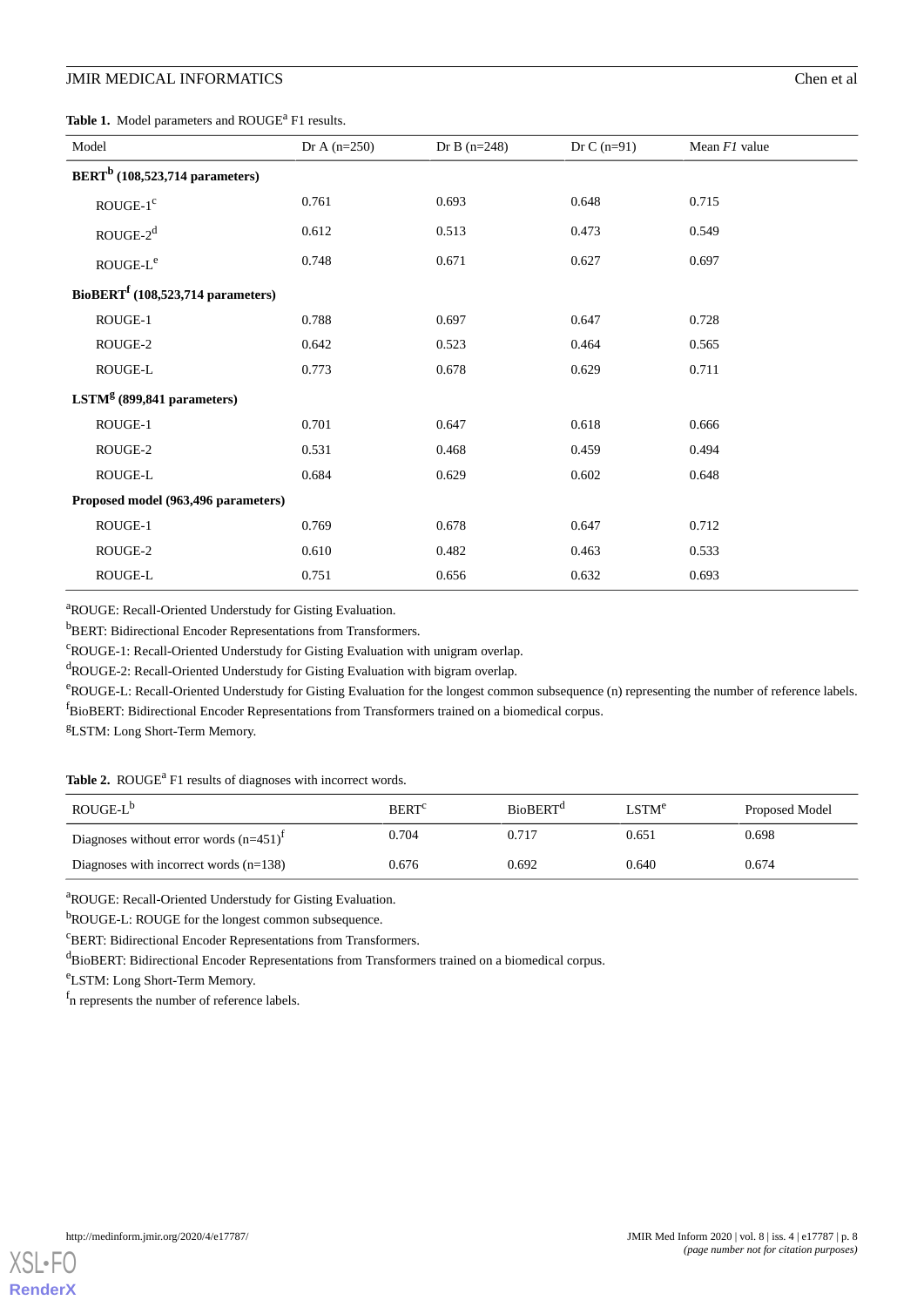<span id="page-8-0"></span>**Table 3.** Critique scores of models from doctors (N=246).

| Model          | Score, mean (SD) | $P$ value               |                      |                   |                |
|----------------|------------------|-------------------------|----------------------|-------------------|----------------|
|                |                  | <b>BERT<sup>a</sup></b> | BioBERT <sup>b</sup> | LSTM <sup>c</sup> | Proposed Model |
| Reference      | 2.232(0.832)     | .11                     | .66                  | < 0.001           | .10            |
| <b>BERT</b>    | 2.134(0.877)     |                         | .10                  | .001              | .89            |
| <b>BioBERT</b> | 2.207(0.844)     |                         |                      | < 0.001           | .19            |
| <b>LSTM</b>    | 1.927(0.910)     |                         |                      |                   | .002           |
| Proposed       | 2.126(0.874)     |                         |                      |                   |                |

<sup>a</sup>BERT: Bidirectional Encoder Representations from Transformers.

<sup>b</sup>BioBERT: Bidirectional Encoder Representations from Transformers trained on a biomedical corpus.

<sup>c</sup>LSTM: Long Short-Term Memory.

# *Discussion*

# **Principal Findings**

AlphaBERT effectively performed the extractive summarization task on medical clinic notes and decreased the model size compared to BERT, reducing the number of parameters from 108,523,714 to 963,496 using a character-level tokenizer. AlphaBERT showed similar performance to BERT and BioBERT in this extractive summarization task. In spite of the heavy model, both BERT and BioBERT were demonstrated to be excellent models and well-suited for several tasks (including the primary task of this study) with small adjustments. For convenience, the model can be used in a straightforward manner to rapidly build new apps in the medical field. Because of the well pretrained NLP feature extraction model, a small label dataset (the fine-tuning training set includes only 2530 cases) is sufficient for supervised learning and achieving the goal.

In this study, we obtained high ROUGE *F1* scores for all models. In general summarization studies, the ROUGE *F1* score was typically less than 0.40 [[6-](#page-10-9)[9](#page-10-4)], whereas we achieved a score of 0.71, which corresponds with a higher retention ratio (15%) for this task than the corpus of other summarization tasks such as the CNN/Daily Mail Corpus (approximately 7%) [\[7](#page-10-10)]. Since the diagnosis can be considered as a summary of admission records, a higher retention rate is reasonable; however, for emergencies, the diagnosis will contain too many redundant words in some cases.

The ICD-10 is a well-classified system with more than 70,000 codes, but is often too simple to fully capture the complex context of a patient's record. The treatments during the patient's previous hospitalization are also important to consider, and are often recorded as a free-text diagnosis when the patient has revisited a hospital under critical status. For example, if a patient has cancer, the previous chemotherapy course is important information when the patient is seriously ill in the emergency department. Furthermore, it is difficult for doctors to accurately find the correct codes; thus, it is insufficient to represent a patient's condition by simply obtaining the ICD-10 code from the EHR. However, the ICD-10 codes can be used to extend the pretrained training set by random stitching.

Combining a random number of diagnoses not only extends the training dataset but also improves the performance of the model. The average number of characters in a diagnosis was 355, but the range was larger (SD 318). In the absence of augmentation, the position embeddings and self-attention heads trained more in the front and demonstrated poorer performance in the back. Augmentation combines several diagnoses to lengthen the input embeddings, which can train the self-attention heads to consider all 1350 characters equally.

In the prediction phase, we obtained the probability of each character. Since a word is split into a sequence of characters, the result is fragmented, and only some characters in a word were selected by prediction. This results in a nonsense phrase and produces poor results. Accordingly, we proposed a cleanup method that selects the entire word based on the probability of all characters being present in the word. This concept is derived from the segmentation task in computer vision in which each pixel has the possibility of classifying and causing the predictions to not continue. In the field of computer vision, contour-based superpixels are chosen, and all superpixels are selected by a majority vote  $[31]$  $[31]$ . In this study, the average probability of an entire word represents the probability of each character and results in either the entire word being selected or none at all.

Since the summarization task is subjective, properly evaluating the performance of the model is a relevant consideration. Lack of adequate medical labels is an important issue, because labels from qualified physicians are rare and difficult to collect. Although the ROUGE score [[54\]](#page-12-21) is widely used in this field, it is evaluated by the same doctors' labels and even by separate split sets.

Owing to the lack of doctors who are capable of labeling the reference summaries, all of the models evaluated in this study were limited to being fine-tuned by Doctor A's labels. We were able to shuffle and randomly split the three doctors' labels to training, validation, and testing sets, but we did not have reference labels from other doctors to confirm whether individual variation exists. Even when using the three doctors' labels, this problem would occur when gathering another doctor's labels.

To confirm the differences from other doctors, the models were fine-tuned using only one doctor's knowledge, with the others'

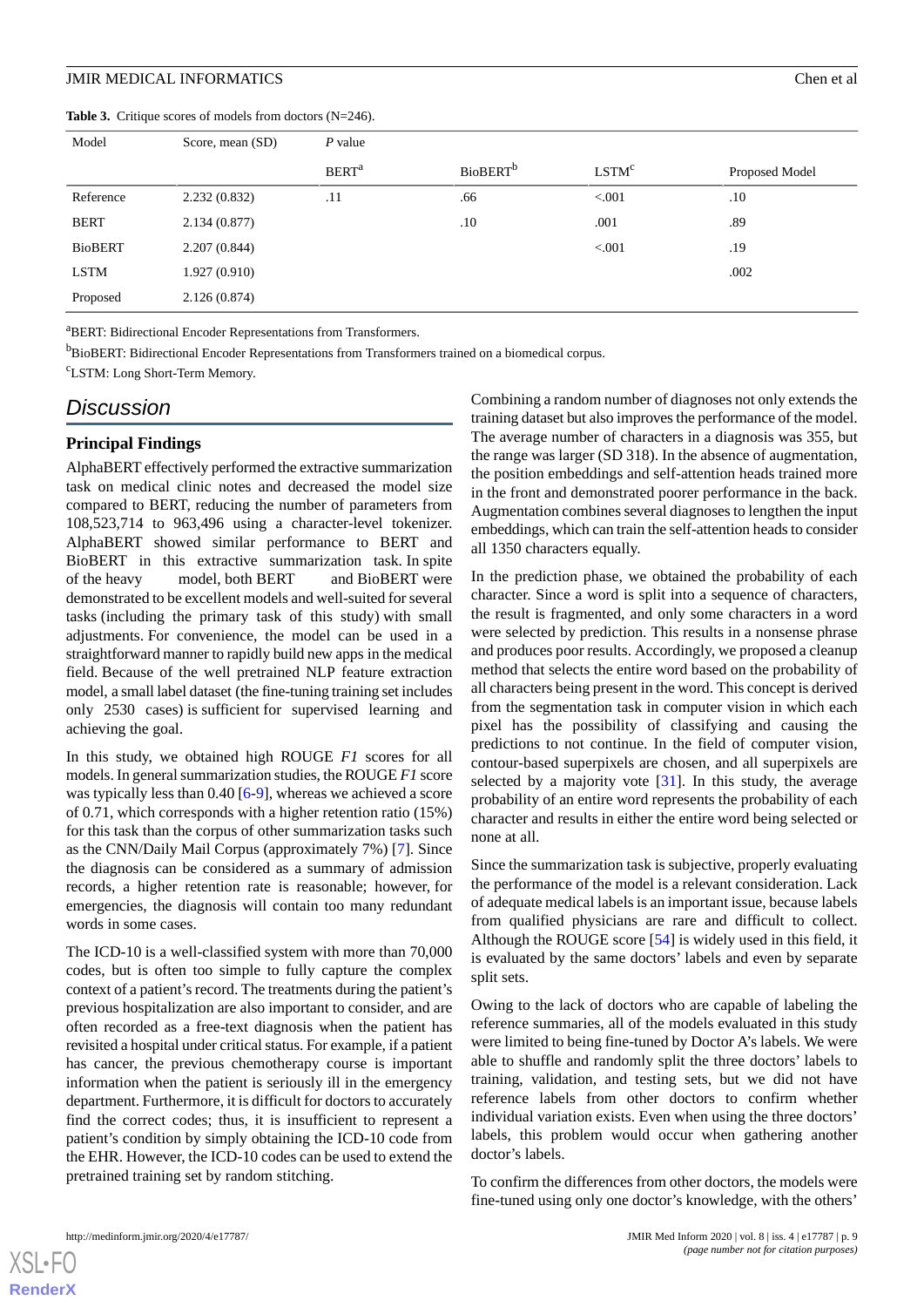used as a test set. The results revealed a difference according to the ROUGE scores ([Table 1](#page-7-0)) from the three doctors. The model had a poor ROUGE score on the label references for Doctor C, implying that summarization is a highly subjective task. Certain words are important for some doctors, but not for others, even among doctors in the same medical field who have similar interpretation processes. Therefore, it was very easy to overfit the model with the summarization task. BioBERT had the most accurate prediction result, but the associated overfitting was also more severe.

We established a website for doctors to easily critique the performance within label references and the predictions from the models to further objectively evaluate the performance of the model and the reference labels from doctors. We used a double-blind method to collect scores, and the system randomly chose a diagnosis and displayed corresponding summary proposals by random ordering. The critical reviewer was therefore blinded to the method used for each prediction. We obtained similar results to the ROUGE scores from this analysis. Moreover, the LSTM was consistently the lowest-performing

<span id="page-9-0"></span>**Figure 4.** Illustration of the performance of AlphaBERT.

model, whereas manually labeled references achieved the highest average score, followed by BioBERT.

Although the performance of AlphaBERT was not optimum, there was nevertheless no statistically significant difference between the performances of BERT, BioBERT, and AlphaBERT. The advantage of AlphaBERT is the character-level prediction probability and its one-to-one correspondence with the original document. The predicted keywords can be highlighted directly on the original document and can be easily edited by users. For example, although AlphaBERT's predicted proposal had a ROUGE-L score of 0.701, it makes sense to recognize important words, which is perhaps more informative than a doctor's reference label [\(Figure](#page-9-0) [4\)](#page-9-0). In some cases, our proposed method could predict more information about the disease and related treatments, whereas in other cases some diseases were lost (eg, pneumonia, hypertension, and respiratory failure), and in other cases the formal medical term was predicted but the reference label was an abbreviation ([Multimedia Appendix 3\)](#page-10-11). This variation also reflects the subjectivity of the summary task.

| 1. Gall bladder neck or cystic duct stone, suspect Mirizzi's syndrome,        |
|-------------------------------------------------------------------------------|
| complicated with cholecystitis with Escherichia coli bacteremia, stat         |
| us post PTGBD (percutaneous transhepatic GB drainage) on 2019/01/03, s        |
| tatus post <b>ERBD stent</b> (Endoscopic Retrograde Biliary Drainage) inserti |
| on on 2019/01/09, status post open cholecystectomy and choledochoscope        |
| and lithotripsy and T tube insertion on 2019/01/17 2. Acute on chroni         |
| c kidney disease, KIDGO stage III 3. Suspect chronic obstructive pulmo        |
| nary disease 4. Right internal carotid artery total occlusion, status         |
| post percutaneous transluminal angioplasty with stenting (PTAS) to rig        |
| ht internal carotid artery (RICA) and proximal middle cerebral artery         |
| on 2011/10/14, with near total intra-stent restenosis (ISRS), status P        |
| TAS to RICA 5. Coronary artery disease, three-vessel disease, status p        |
| ost coronary artery bypass graft surgery on 2007/06/02 6. Heart failur        |
| e with reduced ejection fraction (LVEF: 40.9%, 2018/09/28) 7. Cerebral        |
| infarction, decreased perfusion of right anterior cerebral artery and         |
| middle cerebral artery territories, suspected intra-stent restenosis          |
| of the right CCA-ICA stent related 8. Hypertension under medication 9.        |
| Diabetes mellitus under medication 10. Dyslipidemia                           |

|             | <b>ROUGE-L: 0.701</b> |  |  | Reference |  |  |  |  |  |
|-------------|-----------------------|--|--|-----------|--|--|--|--|--|
| Probability |                       |  |  |           |  |  |  |  |  |
|             |                       |  |  |           |  |  |  |  |  |

# **Limitations**

Due to the subjective nature of the text summarization task, the predicted summary results may lose some information that may be of relevance. The proposed model helps hospital staff to quickly view information for a large number of patients at the beginning of a shift; however, they will still need to read all of the collected information from the EHRs during ward rounds.

Typos and misspellings remain a problem in NLP. However, the character-level and word pieces BPE method can not only reduce the vocabulary but can also handle typos effectively to maintain noninferior results [\(Multimedia Appendix 4](#page-10-12)). Although automatic spelling correction may be a solution to this problem, we have not included this feature in our proposed method because we are confident in the robust error tolerance of the character-level and BPE method.

This was a pilot study in the medical text summarization field based on the deep-learning method. We plan to establish a website that offers this service and provides a way to edit suggestions and feedback to collect volunteer labels and resolve personal variability in the near future.

# **Conclusions**

AlphaBERT, using character-level tokens in a BERT-based model, can greatly decrease model size without significantly reducing performance for text summarization tasks. The proposed model will provide a method to further extract the unstructured free-text portions in EHRs to obtain an abundance of health data. As we enter the forefront of the artificial intelligence era, NLP deep-learning models are well under development. In our model, all medical free-text data can be transformed into meaningful embeddings, which will enhance medical studies and strengthen doctors' capabilities.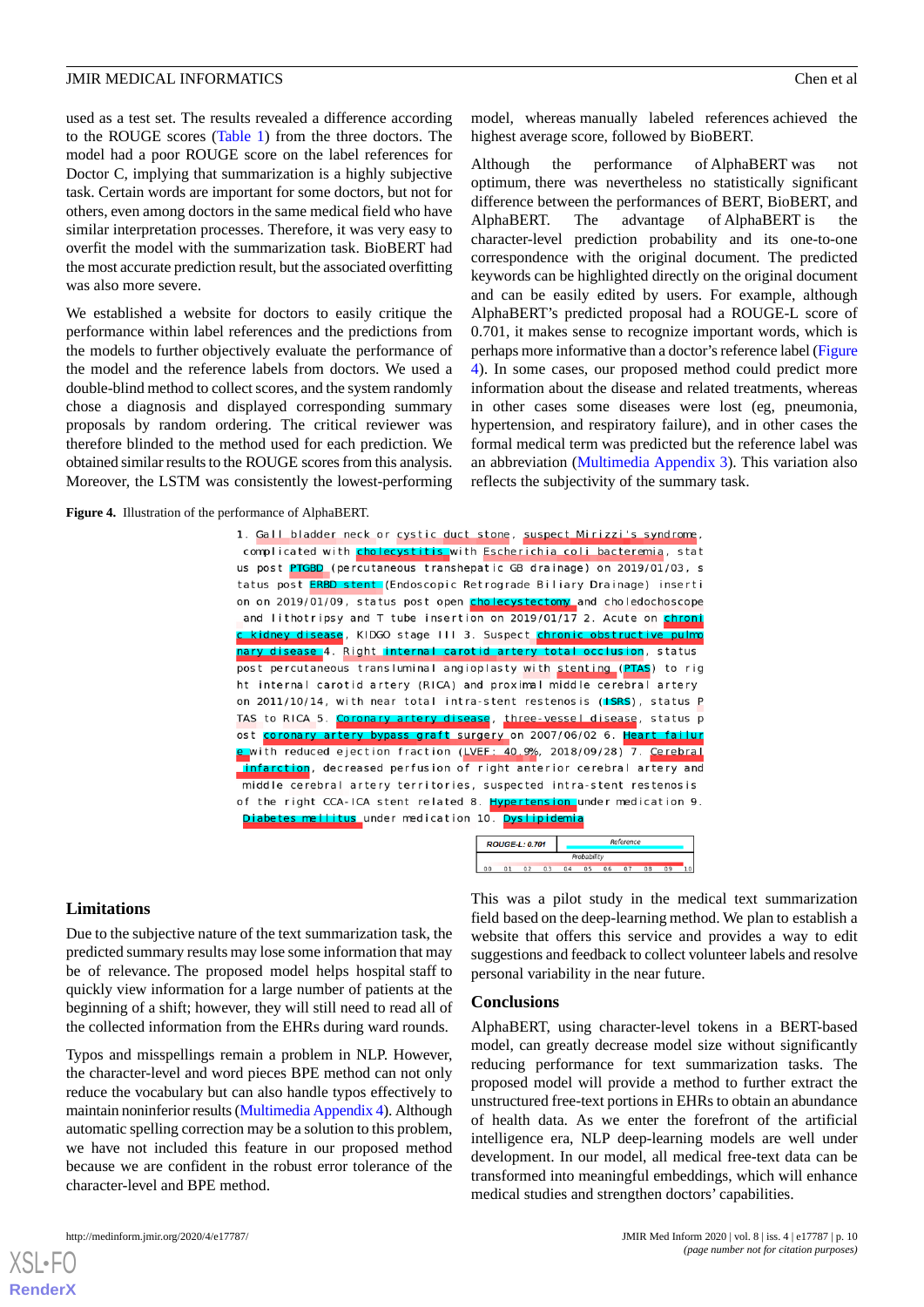# **Acknowledgments**

We would like to thank the Ministry of Science and Technology, Taiwan, for financially supporting this research (grant MOST) 109-2634-F-002-029). We would also like to thank Yun-Nung Chen for providing useful comments on this work and Hugging face for providing several excellent deep-learning codings. We are grateful to GitHub for providing the code repository used for AlphaBERT.

# **Conflicts of Interest**

<span id="page-10-7"></span>None declared.

# **Multimedia Appendix 1**

<span id="page-10-8"></span>Input embedding. [[PNG File , 17 KB-Multimedia Appendix 1](https://jmir.org/api/download?alt_name=medinform_v8i4e17787_app1.PNG&filename=274674d633e74f5633e87f9ab13c67ce.PNG)]

# **Multimedia Appendix 2**

<span id="page-10-11"></span>Flowchart to determine the hyperparameters and measure the model's performance. [[PNG File , 35 KB-Multimedia Appendix 2](https://jmir.org/api/download?alt_name=medinform_v8i4e17787_app2.PNG&filename=c603e8f4ee856b660a3d9938805cd10a.PNG)]

# **Multimedia Appendix 3**

<span id="page-10-12"></span>Error statistics (strong and weak). [[PDF File \(Adobe PDF File\), 409 KB](https://jmir.org/api/download?alt_name=medinform_v8i4e17787_app3.pdf&filename=68530e1a692caafe3657d9164090df12.pdf)-[Multimedia Appendix 3\]](https://jmir.org/api/download?alt_name=medinform_v8i4e17787_app3.pdf&filename=68530e1a692caafe3657d9164090df12.pdf)

# **Multimedia Appendix 4**

<span id="page-10-0"></span>Error statistics (typos, misspellings, or incorrect words). [[PDF File \(Adobe PDF File\), 703 KB](https://jmir.org/api/download?alt_name=medinform_v8i4e17787_app4.pdf&filename=67e6cba6dd3efe8f126bcd6a019f9b5b.pdf)-[Multimedia Appendix 4\]](https://jmir.org/api/download?alt_name=medinform_v8i4e17787_app4.pdf&filename=67e6cba6dd3efe8f126bcd6a019f9b5b.pdf)

# <span id="page-10-1"></span>**References**

- <span id="page-10-2"></span>1. Hsu C, Liang L, Chang Y, Juang W. Emergency department overcrowding: Quality improvement in a Taiwan Medical Center. J Formos Med Assoc 2019 Jan;118(1):186-193 [[FREE Full text](https://linkinghub.elsevier.com/retrieve/pii/S0929-6646(17)30790-8)] [doi: [10.1016/j.jfma.2018.03.008\]](http://dx.doi.org/10.1016/j.jfma.2018.03.008) [Medline: [29665984](http://www.ncbi.nlm.nih.gov/entrez/query.fcgi?cmd=Retrieve&db=PubMed&list_uids=29665984&dopt=Abstract)]
- <span id="page-10-3"></span>2. Lin C, Liang H, Han C, Chen L, Hsieh C. Professional resilience among nurses working in an overcrowded emergency department in Taiwan. Int Emerg Nurs 2019 Jan;42:44-50. [doi: [10.1016/j.ienj.2018.05.005](http://dx.doi.org/10.1016/j.ienj.2018.05.005)] [Medline: [29954706\]](http://www.ncbi.nlm.nih.gov/entrez/query.fcgi?cmd=Retrieve&db=PubMed&list_uids=29954706&dopt=Abstract)
- <span id="page-10-5"></span>3. World Health Organization. ICD-10 Version:2019 URL:<https://icd.who.int/browse10/2019/en> [accessed 2016-01-01]
- <span id="page-10-9"></span>4. Ford E, Carroll JA, Smith HE, Scott D, Cassell JA. Extracting information from the text of electronic medical records to improve case detection: a systematic review. J Am Med Inform Assoc 2016 Dec; 23(5):1007-1015 [\[FREE Full text\]](http://europepmc.org/abstract/MED/26911811) [doi: [10.1093/jamia/ocv180](http://dx.doi.org/10.1093/jamia/ocv180)] [Medline: [26911811](http://www.ncbi.nlm.nih.gov/entrez/query.fcgi?cmd=Retrieve&db=PubMed&list_uids=26911811&dopt=Abstract)]
- <span id="page-10-10"></span>5. Workman TE, Fiszman M, Hurdle JF. Text summarization as a decision support aid. BMC Med Inform Decis Mak 2012 May 23;12:41 [[FREE Full text](https://bmcmedinformdecismak.biomedcentral.com/articles/10.1186/1472-6947-12-41)] [doi: [10.1186/1472-6947-12-41\]](http://dx.doi.org/10.1186/1472-6947-12-41) [Medline: [22621674](http://www.ncbi.nlm.nih.gov/entrez/query.fcgi?cmd=Retrieve&db=PubMed&list_uids=22621674&dopt=Abstract)]
- 6. Gigioli P, Sagar N, Rao A, Voyles J. Domain-Aware Abstractive Text Summarization for Medical Documents. 2018 Presented at: IEEE International Conference on Bioinformatics and Biomedicine (BIBM); December 3-6, 2018; Madrid, Spain URL:<https://ieeexplore.ieee.org/document/8621539> [doi: [10.1109/BIBM.2018.8621539](http://dx.doi.org/10.1109/BIBM.2018.8621539)]
- 7. Nallapati R, Zhou B, Gulcehre C. Abstractive Text Summarization using Sequence-to-sequence RNNs and Beyond. In: Association for Computational Linguistics.: Association for Computational Linguistics; 2016 Aug Presented at: Proceedings of The 20th SIGNLL Conference on Computational Natural Language Learning; August 2016; Berlin, Germany URL: <https://www.aclweb.org/anthology/K16-1028/> [doi: [10.18653/v1/K16-1028\]](http://dx.doi.org/10.18653/v1/K16-1028)
- <span id="page-10-6"></span><span id="page-10-4"></span>8. See A, Liu P. Get To The Point: Summarization with Pointer-Generator Networks. In: Association for Computational Linguistics. 2017 Jul Presented at: Proceedings of the 55th Annual Meeting of the Association for Computational Linguistics (Volume 1: Long Papers); July 2017; Vancouver, Canada p. 1073-1083 URL: <https://www.aclweb.org/anthology/P17-1099> [doi: [10.18653/v1/P17-1099\]](http://dx.doi.org/10.18653/v1/P17-1099)
- 9. Zhou Q, Yang N, Wei F, Huang S, Zhou M. Neural Document Summarization by Jointly Learning to Score and Select Sentences. In: Association for Computational Linguistics.: Association for Computational Linguistics; 2018 Jul Presented at: Proceedings of the 56th Annual Meeting of the Association for Computational Linguistics (Volume 1: Long Papers); 2018/July; Melbourne, Australia p. 654-663 URL:<https://www.aclweb.org/anthology/P18-1061> [doi: [10.18653/v1/p18-1061\]](http://dx.doi.org/10.18653/v1/p18-1061)
- 10. Elhadad N, McKeown K, Kaufman D, Jordan D. Facilitating physicians' access to information via tailored text summarization. AMIA Annu Symp Proc 2005:226-230 [\[FREE Full text](http://europepmc.org/abstract/MED/16779035)] [Medline: [16779035](http://www.ncbi.nlm.nih.gov/entrez/query.fcgi?cmd=Retrieve&db=PubMed&list_uids=16779035&dopt=Abstract)]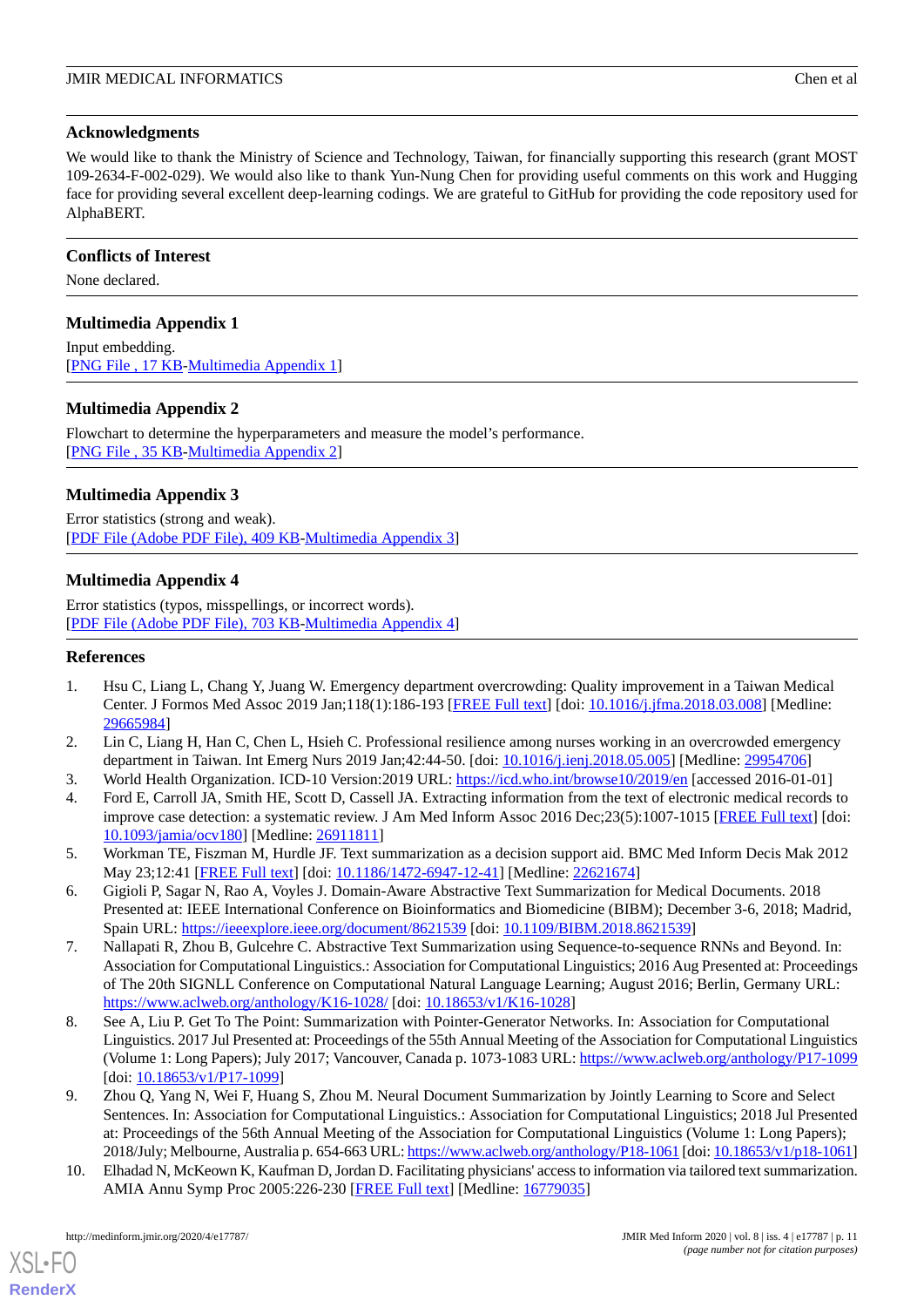- <span id="page-11-4"></span>11. Niu Y, Zhu X, Hirst G. Using outcome polarity in sentence extraction for medical question-answering. AMIA Annu Symp Proc 2006:599-603 [\[FREE Full text\]](http://europepmc.org/abstract/MED/17238411) [Medline: [17238411\]](http://www.ncbi.nlm.nih.gov/entrez/query.fcgi?cmd=Retrieve&db=PubMed&list_uids=17238411&dopt=Abstract)
- <span id="page-11-0"></span>12. Sarker A, Mollá D, Paris C. Extractive summarisation of medical documents using domain knowledge and corpus statistics. Australas Med J 2012;5(9):478-481 [\[FREE Full text\]](http://europepmc.org/abstract/MED/23115581) [doi: [10.4066/AMJ.2012.1361](http://dx.doi.org/10.4066/AMJ.2012.1361)] [Medline: [23115581](http://www.ncbi.nlm.nih.gov/entrez/query.fcgi?cmd=Retrieve&db=PubMed&list_uids=23115581&dopt=Abstract)]
- 13. Ranjan H, Agarwal S, Prakash A, Saha S. Automatic labelling of important terms and phrases from medical discussions. In: IEEE.: IEEE; 2017 Nov 03 Presented at: 2017 Conference on Information and Communication Technology (CICT); November 3-5, 2017; Gwalior, India URL:<https://ieeexplore.ieee.org/document/8340644> [doi: [10.1109/INFOCOMTECH.2017.8340644](http://dx.doi.org/10.1109/INFOCOMTECH.2017.8340644)]
- <span id="page-11-2"></span><span id="page-11-1"></span>14. Fiszman M, Rindflesch TC, Kilicoglu H. Summarizing drug information in Medline citations. AMIA Annu Symp Proc 2006:254-258 [\[FREE Full text\]](http://europepmc.org/abstract/MED/17238342) [Medline: [17238342\]](http://www.ncbi.nlm.nih.gov/entrez/query.fcgi?cmd=Retrieve&db=PubMed&list_uids=17238342&dopt=Abstract)
- <span id="page-11-3"></span>15. Fiszman M, Demner-Fushman D, Kilicoglu H, Rindflesch TC. Automatic summarization of MEDLINE citations for evidence-based medical treatment: a topic-oriented evaluation. J Biomed Inform 2009 Oct;42(5):801-813 [[FREE Full text](https://linkinghub.elsevier.com/retrieve/pii/S1532-0464(08)00126-3)] [doi: [10.1016/j.jbi.2008.10.002\]](http://dx.doi.org/10.1016/j.jbi.2008.10.002) [Medline: [19022398](http://www.ncbi.nlm.nih.gov/entrez/query.fcgi?cmd=Retrieve&db=PubMed&list_uids=19022398&dopt=Abstract)]
- <span id="page-11-5"></span>16. Sarkar K, Nasipuri M. Using Machine Learning for Medical Document Summarization. Int J Database Theor Appl 2011 Mar;4(1):31-48 [[FREE Full text\]](http://modul.repo.mercubuana-yogya.ac.id/modul/files/openjournal/JournalOfDesign/4_586.pdf)
- <span id="page-11-6"></span>17. Johnson AE, Pollard TJ, Shen L, Lehman LH, Feng M, Ghassemi M, et al. MIMIC-III, a freely accessible critical care database. Sci Data 2016 May 24;3(1):160035 [[FREE Full text](http://europepmc.org/abstract/MED/27219127)] [doi: [10.1038/sdata.2016.35](http://dx.doi.org/10.1038/sdata.2016.35)] [Medline: [27219127](http://www.ncbi.nlm.nih.gov/entrez/query.fcgi?cmd=Retrieve&db=PubMed&list_uids=27219127&dopt=Abstract)]
- 18. Goldstein A, Shahar Y. An automated knowledge-based textual summarization system for longitudinal, multivariate clinical data. J Biomed Inform 2016 Jun;61:159-175 [\[FREE Full text](https://linkinghub.elsevier.com/retrieve/pii/S1532-0464(16)30015-6)] [doi: [10.1016/j.jbi.2016.03.022](http://dx.doi.org/10.1016/j.jbi.2016.03.022)] [Medline: [27039119](http://www.ncbi.nlm.nih.gov/entrez/query.fcgi?cmd=Retrieve&db=PubMed&list_uids=27039119&dopt=Abstract)]
- <span id="page-11-7"></span>19. Aramaki E, Miura Y, Tonoike M, Ohkuma T, Masuichi H, Ohe K. TEXT2TABLE: Medical Text Summarization System Based on Named Entity Recognition and Modality Identification. In: Association for Computational Linguistics.: Association for Computational Linguistics; 2009 Jun Presented at: Proceedings of the BioNLP 2009 Workshop; June 2009; Boulder, Colorado p. 185-192 URL:<https://www.aclweb.org/anthology/W09-1324/> [doi: [10.3115/1572364.1572390\]](http://dx.doi.org/10.3115/1572364.1572390)
- <span id="page-11-8"></span>20. Davis MF, Sriram S, Bush WS, Denny JC, Haines JL. Automated extraction of clinical traits of multiple sclerosis in electronic medical records. J Am Med Inform Assoc 2013 Dec;20(e2):e334-e340. [doi: [10.1136/amiajnl-2013-001999\]](http://dx.doi.org/10.1136/amiajnl-2013-001999) [Medline: [24148554](http://www.ncbi.nlm.nih.gov/entrez/query.fcgi?cmd=Retrieve&db=PubMed&list_uids=24148554&dopt=Abstract)]
- <span id="page-11-9"></span>21. Devlin J, Chang M, Lee K, Toutanova K. BERT: Pre-training of Deep Bidirectional Transformers for Language Understanding. In: Association for Computational Linguistics.: Association for Computational Linguistics; 2019 Jun Presented at: Proceedings of the 2019 Conference of the North American Chapter of the Association for Computational Linguistics: Human Language Technologies, Volume 1 (Long and Short Papers); June 2019; Minneapolis, Minnesota p. 4171-4186 URL: <https://www.aclweb.org/anthology/N19-1423/> [doi: [10.18653/v1/N19-1423\]](http://dx.doi.org/10.18653/v1/N19-1423)
- <span id="page-11-10"></span>22. Vaswani A, Shazeer N, Parmar N, Uszkoreit J, Jones L, Gomez A. Attention Is All You Need. In: NIPS'17: Proceedings of the 31st International Conference on Neural Information Processing Systems. Red Hook, NY: Curran Associates Inc; Dec 2017:6000-6010.
- <span id="page-11-12"></span><span id="page-11-11"></span>23. Peters M, Neumann M, Iyyer M, Gardner M, Clark C, Lee K. Deep contextualized word representations. 2018 Presented at: 2018 Conference of the North American Chapter for Computational Linguistics (NAACL); June 1-6, 2018; New Orleans, Louisiana. [doi: [10.18653/v1/n18-1202\]](http://dx.doi.org/10.18653/v1/n18-1202)
- <span id="page-11-14"></span><span id="page-11-13"></span>24. Rajpurkar P, Zhang J, Lopyrev K, Liang P. SQuAD: 10,000+ questions for machine comprehension of text. : Association for Computational Linguistics; 2016 Presented at: Proceedings of the Conference on Empirical Methods in Natural Language Processing; November 2016; Austin, Texas p. 2383-2392. [doi: [10.18653/v1/d16-1264](http://dx.doi.org/10.18653/v1/d16-1264)]
- <span id="page-11-16"></span><span id="page-11-15"></span>25. Hochreiter S, Schmidhuber J. Long Short-Term Memory. Neural Computation 1997 Nov;9(8):1735-1780. [doi: [10.1162/neco.1997.9.8.1735\]](http://dx.doi.org/10.1162/neco.1997.9.8.1735)
- 26. Kingma D, Welling M. Auto-encoding variational bayes. 2013. URL:<https://arxiv.org/abs/1312.6114> [accessed 2013-12-20]
- 27. He K, Zhang X, Ren S, Sun J. Deep residual learning for image recognition. 2016 Presented at: Proceedings of the IEEE conference on computer vision pattern recognition; June 26-July 1, 2016; Las Vegas, NV. [doi: [10.1109/cvpr.2016.90\]](http://dx.doi.org/10.1109/cvpr.2016.90)
- <span id="page-11-17"></span>28. Ba J, Kiros J, Hinton G. arxiv. 2016 Jul 21. Layer normalization URL:<https://arxiv.org/abs/1607.06450> [accessed 2016-07-21]
- <span id="page-11-18"></span>29. Hovy E, Chinyew L. Automated text summarization and the SUMMARIST system. In: Association for Computational Linguistics.: Association for Computational Linguistics; 1998 Oct 13 Presented at: TIPSTER '98: Proceedings of a workshop on held at Baltimore, Maryland; October 13-15, 1998; Baltimore, Maryland p. 197-214 URL: [https://www.aclweb.org/](https://www.aclweb.org/anthology/W97-0704) [anthology/W97-0704](https://www.aclweb.org/anthology/W97-0704) [doi: [10.3115/1119089.1119121\]](http://dx.doi.org/10.3115/1119089.1119121)
- <span id="page-11-19"></span>30. Ronneberger O, Fischer P, Brox T. U-net: Convolutional networks for biomedical image segmentation. : Springer; 2015 Presented at: International Conference on Medical image computing and computer-assisted intervention; October 2015; Munich, Germany p. 234-241. [doi: [10.1007/978-3-319-24574-4\\_28](http://dx.doi.org/10.1007/978-3-319-24574-4_28)]
- 31. Caelles S, Maninis K, Pont-Tuset J, Leal-Taixé L, Cremers D, Van GL. One-shot video object segmentation. 2017 Presented at: Proceedings of the IEEE Conference on Computer Vision and Pattern Recognition; July 21-26, 2017; Honolulu, Hawaii.  $\left[$ doi:  $\frac{10.1109}{\text{cvpr.2017.565}} \right]$
- 32. Wang Y, Lee H. Learning to encode text as human-readable summaries using generative adversarial networks. In: Association for Computational Linguistics. 2018 Presented at: 2018 Conference on Empirical Methods in Natural Language Processing;

 $XS$  • FO **[RenderX](http://www.renderx.com/)**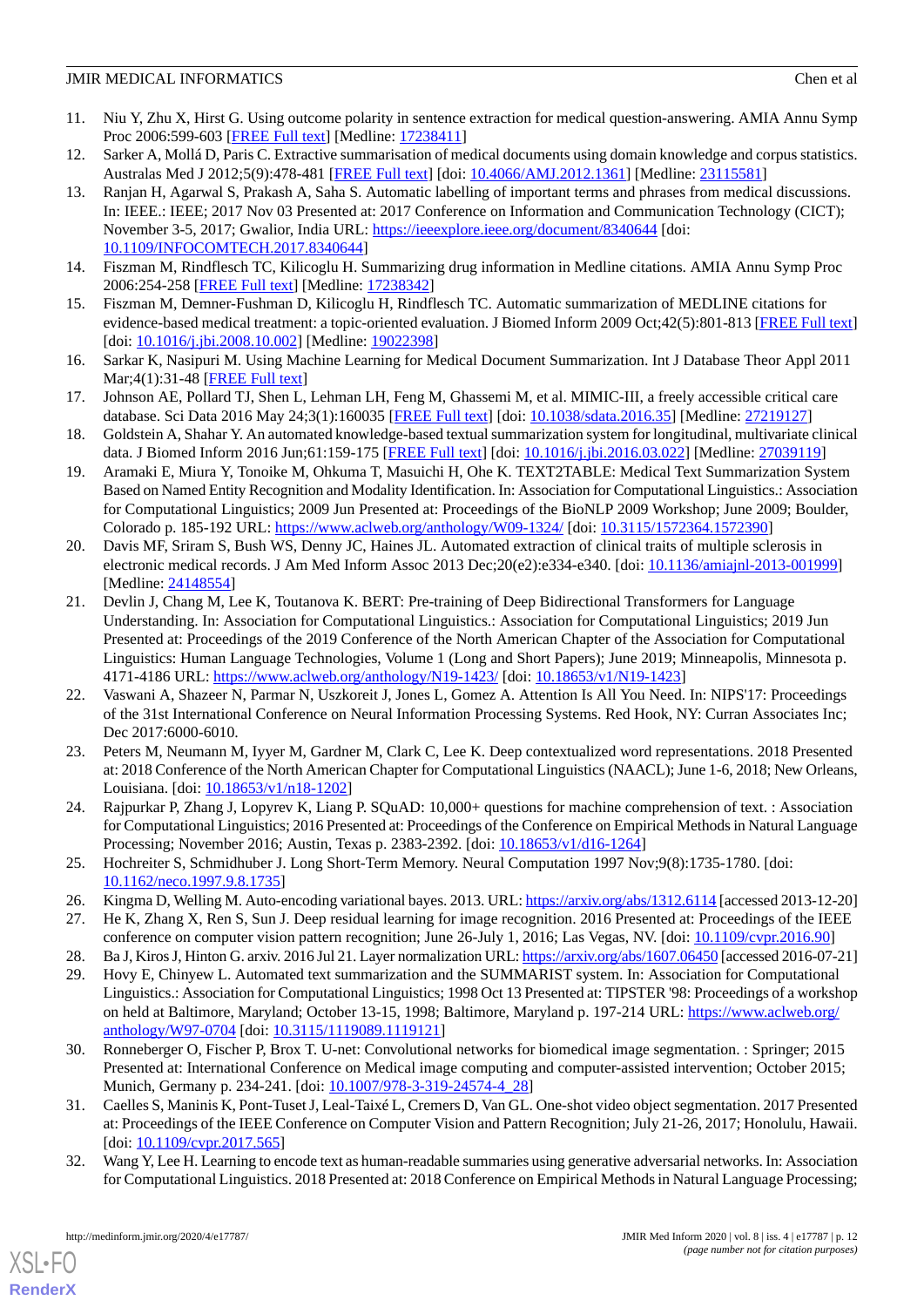October-November, 2018; Brussels, Belgium URL: <https://www.aclweb.org/anthology/D18-1451/> [doi: [10.18653/v1/d18-1451\]](http://dx.doi.org/10.18653/v1/d18-1451)

- <span id="page-12-0"></span>33. Rush A, Chopra S, Weston J. A neural attention model for abstractive sentence summarization. In: Association for Computational Linguistics. 2015 Presented at: 2015 Conference on Empirical Methods in Natural Language Processing; September 2015; Lisbon, Portugal URL: <https://www.aclweb.org/anthology/D15-1044/> [doi: [10.18653/v1/d15-1044](http://dx.doi.org/10.18653/v1/d15-1044)]
- <span id="page-12-1"></span>34. Conneau A, Kiela D, Schwenk H, Barrault L, Bordes AJ. Supervised learning of universal sentence representations from natural language inference data. In: Association for Computational Linguistics. 2017 Presented at: 2017 Conference on Empirical Methods in Natural Language Processing; September 2017; Copenhagen, Denmark URL: [https://arxiv.org/pdf/](https://arxiv.org/pdf/1705.02364.pdf) [1705.02364.pdf](https://arxiv.org/pdf/1705.02364.pdf) [doi: [10.18653/v1/d17-1070](http://dx.doi.org/10.18653/v1/d17-1070)]
- <span id="page-12-3"></span><span id="page-12-2"></span>35. Yosinski J, Clune J, Bengio Y, Lipson H. How transferable are features in deep neural networks? : MIT Press; 2014 Dec Presented at: NIPS'14: Proceedings of the 27th International Conference on Neural Information Processing Systems; December 8-13, 2014; Montreal, Canada p. 3320-3328. [doi: [10.5555/2969033.2969197](http://dx.doi.org/10.5555/2969033.2969197)]
- <span id="page-12-4"></span>36. Yang Z, Dai Z, Yang Y, Carbonell J, Salakhutdinov R. arXiv. 2019. XLNet: Generalized Autoregressive Pretraining for Language Understanding URL:<https://arxiv.org/abs/1906.08237> [accessed 2019-06-19]
- <span id="page-12-5"></span>37. Wolf T, Debut L, Sanh V, Chaumond J, Delangue C, Moi A. Huggingface's transformers: State-of-the-art natural language processing. URL: <https://huggingface.co/> [accessed 2019-01-01]
- <span id="page-12-6"></span>38. Brown P, Desouza P, Mercer R, Pietra V. Class-based n-gram models of natural language. Comput Ling 1992:467-480 [[FREE Full text](https://www.aclweb.org/anthology/J92-4003/)]
- <span id="page-12-7"></span>39. Mikolov T, Sutskever I, Chen K, Corrado G, Dean J. Distributed representations of words and phrases and their compositionality. : Curran Associates Inc; 2013 Presented at: NIPS'13: Proceedings of the 26th International Conference on Neural Information Processing Systems; December 5-10, 2013; Lake Tahoe, Nevada p. 3111-3119. [doi: [10.5555/2999792.2999959](http://dx.doi.org/10.5555/2999792.2999959)]
- <span id="page-12-9"></span><span id="page-12-8"></span>40. Le H, Cerisara C, Denis A. arxiv. Do Convolutional Networks need to be Deep for Text Classification? URL: [https://arxiv.](https://arxiv.org/abs/1707.04108) [org/abs/1707.04108](https://arxiv.org/abs/1707.04108) [accessed 2017-07-13]
- 41. Bojanowski P, Grave E, Joulin A, Mikolov T. Enriching Word Vectors with Subword Information. Trans Assoc Comput Ling 2017 Dec;5:135-146. [doi: [10.1162/tacl\\_a\\_00051\]](http://dx.doi.org/10.1162/tacl_a_00051)
- <span id="page-12-10"></span>42. Xenouleas S, Malakasiotis P, Apidianaki M. SUM-QE: a BERT-based Summary Quality Estimation Model. In: Association for Computational Linguistics.: Association for Computational Linguistics; 2019 Nov Presented at: Proceedings of the 2019 Conference on Empirical Methods in Natural Language Processing and the 9th International Joint Conference on Natural Language Processing (EMNLP-IJCNLP); November, 2019; Hong Kong, China p. 6005-6011 URL: [https://www.](https://www.aclweb.org/anthology/D19-1618/) [aclweb.org/anthology/D19-1618/](https://www.aclweb.org/anthology/D19-1618/) [doi: [10.18653/v1/D19-1618](http://dx.doi.org/10.18653/v1/D19-1618)]
- <span id="page-12-12"></span><span id="page-12-11"></span>43. Al-Rfou R, Choe D, Constant N, Guo M, Jones L. Character-Level Language Modeling with Deeper Self-Attention. In: AAAI. 2019 Jul 17 Presented at: Character-level language modeling with deeper self-attention; 2019; Proceedings of the AAAI Conference on Artificial Intelligence p. 3159-3166. [doi: [10.1609/aaai.v33i01.33013159\]](http://dx.doi.org/10.1609/aaai.v33i01.33013159)
- <span id="page-12-13"></span>44. Zhang X, Zhao J, Lecun Y. Character-level Convolutional Networks for Text Classification. 2015 Presented at: Advances in Neural Information Processing Systems 28 (NIPS 2015); December 7-12, 2015; Montreal, Canada.
- <span id="page-12-14"></span>45. Wu Y, Schuster M, Chen Z, Le Q, Norouzi M, Macherey W. Google's neural machine translation system: Bridging the gap between human and machine translation. Trans Assoc Comput Ling 2017 Oct;5:339-351 [\[FREE Full text\]](https://www.aclweb.org/anthology/Q17-1024.pdf)
- <span id="page-12-16"></span><span id="page-12-15"></span>46. Lee J, Yoon W, Kim S, Kim D, Kim S, So C, et al. BioBERT: a pre-trained biomedical language representation model for biomedical text mining. Bioinformatics 2020 Feb 15;36(4):1234-1240. [doi: [10.1093/bioinformatics/btz682](http://dx.doi.org/10.1093/bioinformatics/btz682)] [Medline: [31501885](http://www.ncbi.nlm.nih.gov/entrez/query.fcgi?cmd=Retrieve&db=PubMed&list_uids=31501885&dopt=Abstract)]
- <span id="page-12-17"></span>47. Ubuntu. Download Ubuntu Desktop URL: <https://ubuntu.com/download/desktop> [accessed 2019-01-01]
- <span id="page-12-18"></span>48. Anaconda. Solutions for Data Science Practitioners and Enterprise Machine Learning URL:<https://www.anaconda.com/> [accessed 2019-01-01]
- <span id="page-12-19"></span>49. PyTorch. From Research to Production URL:<https://pytorch.org/> [accessed 2019-01-01]
- 50. Taylor WL. "Cloze Procedure": A New Tool for Measuring Readability. Journalism Quart 1953 Sep 01;30(4):415-433. [doi: [10.1177/107769905303000401](http://dx.doi.org/10.1177/107769905303000401)]
- <span id="page-12-20"></span>51. Kingma D. Adam: A Method for Stochastic Optimization. Adam; 2015 Presented at: International Conference for Learning Representations (ICLR) 2015; 2015; San Diego, California p. A URL:<https://arxiv.org/abs/1412.6980>
- <span id="page-12-21"></span>52. Szegedy C, Ioffe S, Vanhoucke V, Alemi A. Inception-v4, inception-resnet and the impact of residual connections on learning. In: AAAI.: AAAI Press; 2017 Feb Presented at: Thirty-First AAAI Conference on Artificial Intelligence; February 2017; San Francisco, California p. 4278-4284.
- <span id="page-12-22"></span>53. Goyal P, Dollár P, Girshick R, Noordhuis P, Wesolowski L, Kyrola A. arvix. Accurate, large minibatch sgd: Training imagenet in 1 hour URL: <https://arxiv.org/abs/1706.02677> [accessed 2018-04-30]
- 54. Lin C. ROUGE: A Package for Automatic Evaluation of Summaries. In: Association for Computational Linguistics. 2004 Jul Presented at: Workshop on Text Summarization Branches Out, Post-Conference Workshop of ACL 2004; July 2004; Barcelona, Spain p. 74-81 URL:<https://www.aclweb.org/anthology/W04-1013>
- 55. Mitchell-Box K, Braun KL. Fathers' thoughts on breastfeeding and implications for a theory-based intervention. J Obstet Gynecol Neonatal Nurs 2012;41(6):E41-E50. [doi: [10.1111/j.1552-6909.2012.01399.x\]](http://dx.doi.org/10.1111/j.1552-6909.2012.01399.x) [Medline: [22861175\]](http://www.ncbi.nlm.nih.gov/entrez/query.fcgi?cmd=Retrieve&db=PubMed&list_uids=22861175&dopt=Abstract)